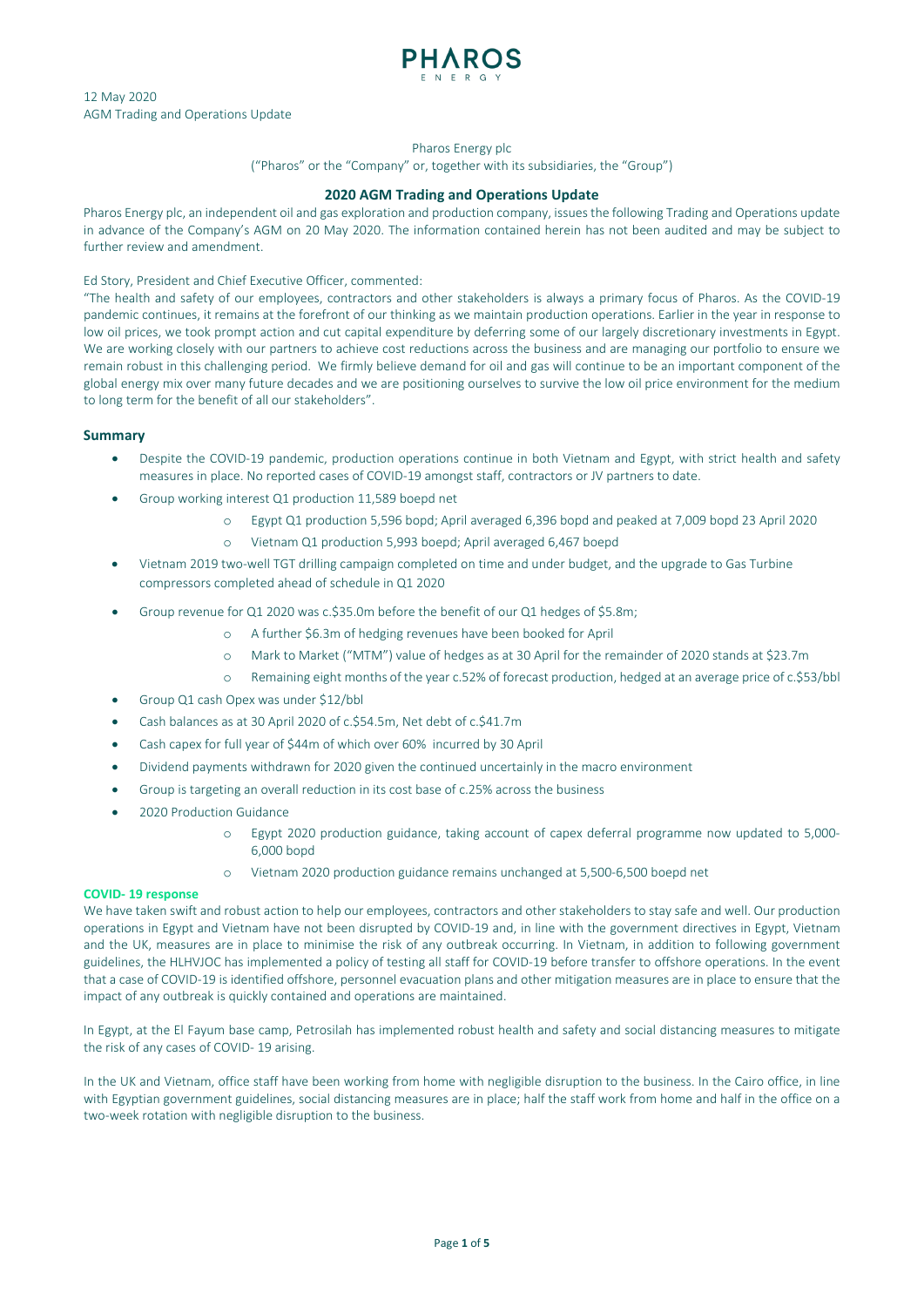

# **Outlook**

We have acted promptly to protect the balance sheet and preserve the resilience of our business in order to survive in a prolonged period of low oil prices. The business in Vietnam is well positioned with its low breakeven price; and in Egypt, we are using the break in drilling activity to improve revenues, costs and productivity. Our approach to hedging will stand us in good stead this year while we shape the business to be fit for purpose for the future.

In a prolonged oil price environment the company has flexibility across the business and continues to evaluate alternative scenarios for its Egyptian assets, where the inherent flexibility offers a range of operational options if the downturn progresses.

## **Financial Update**

We have worked quickly to ensure that the business is resilient and can survive if there is a sustained period of low oil prices.

## **Cash/net debt**

The balance sheet entered in to the March oil price downturn in a strong position with cash balances at the start of the year of \$58.5m and net debt of \$41.5m. Cash balances as at 30 April 2020 were c.\$54.5m with net debt of c.\$41.7m.

### **RBL**

The scheduled half-yearly redetermination of our RBL over the assets in Vietnam is underway with a price deck under discussion with our banking group and a full update will be provided when this is concluded, expected to be in July 2020.

### **Hedging and revenues**

Our hedging positions provide some protection for the year with credit of \$5.8m taken in Q1 and a further credit of \$6.3m in April plus a MTM value as at 30 April of \$23.7m for the remaining hedges in place. For the remaining eight months of the year, we have approx. 52% of our forecast production, hedged at an average price of \$53/bbl.

Group revenues for the three months to 31 March were approx. \$35m plus \$5.8m from hedging. The average realised oil price per barrel achieved for the same period from Vietnam was \$58/bbl representing a premium of nearly \$6/bbl to Brent and for Egypt approx. \$46/bbl, representing a discount of approx. \$5/bbl to Brent.

### **Egypt receivables**

Our receivables continue to be settled in Egypt and at 31 March 2020 stood at \$12.1m comparative to \$14.3m at year-end 2019.

### **Capital expenditure**

As announced at our preliminary results on 11 March we have reduced our capex for the year by c.\$13m and the cash capital expenditure for 2020 is planned to be c.\$44m with the programme and activities as set out in the operations section. Over 60% of this capex has already been incurred by 30 April.

### **Cost base**

The Group is targeting an overall reduction in its cost base of c.25% across the business. As non-operator of the assets in both Vietnam and in Egypt, we do not have direct control over Opex and JOC G&A levels but, as with the capex deferrals in Egypt, we are working closely with our partners to identify potential cost savings and revenue enhancements. EGPC, our partner in Egypt, has targeted cost reductions of 25% across the supply chain for the industry in Egypt. Similarly in Vietnam, we are working with our partner, PVN to target a 25% cost reduction.

All UK payroll staff have accepted a voluntary 10% reduction in salary with a further review in three months' time. Executive Directors have volunteered a reduction in salary of 25% for a period of at least four months. Savings on all contracts are being negotiated with a target minimum G&A saving of 25%.

### **Impairment**

The drop in the oil price is a clear indicator of impairment and we will run our DCF valuation models for our half-year results using the oil price curve at that date. If the pricing remains unchanged from the current market position, we would expect a significant impairment on our Group assets.

### **Dividend**

The Board believes it is appropriate to withdraw dividend payments during 2020, given the continued uncertainty in the macro environment.

The Board will continue to use the well documented capital allocation criteria to assess where and how to spend any free cash flow generated. The key goals are to preserve balance sheet strength, to invest in growth opportunities in excess of the cost of capital and to generate sustainable returns to shareholders.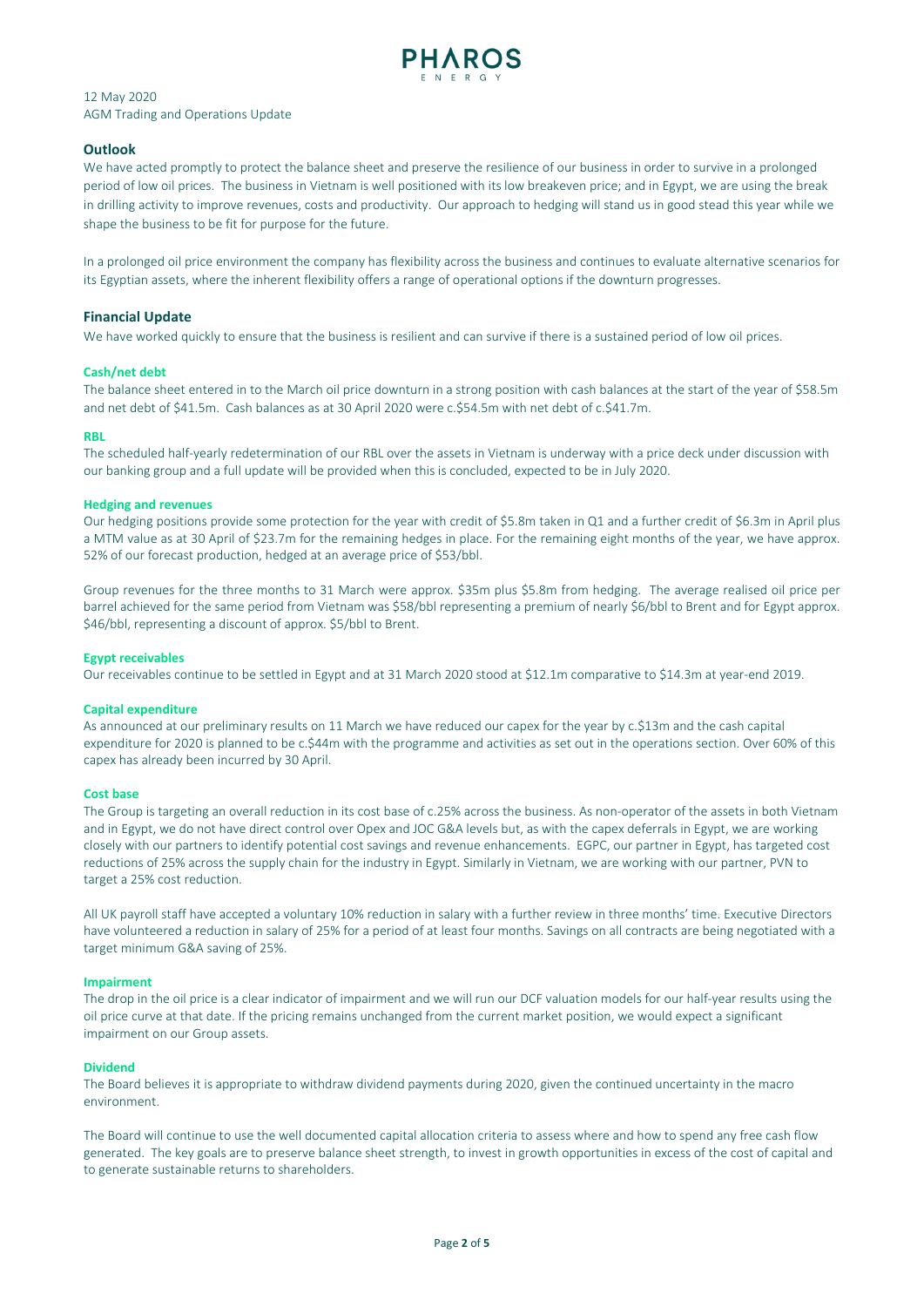

# **Operations Update**

Our diversified production portfolio is positioned to see us through the downturn. We have significant operational flexibility onshore Egypt and steady production from offshore Vietnam.

# **Egypt**

# El Fayum Production

We are seeing the benefits of the three drilling-rig programme in Q1 2020 reflected in increased production levels relative to year-end 2019. Production from the El Fayum Concession averaged 5,596 bopd from 1 January - 31 March 2020; in April, production averaged 6,396 bopd and production peaked at 7,009 bopd on the 23 April 2020. Taking into account the capex deferral programme and the consequent scaling back of drilling activity for the remainder of the year, the Egypt 2020 production guidance has been adjusted to 5,000-6,000 bopd.

## El Fayum Development and Operations

In Egypt, three drilling rigs and three workover rigs were operating through Q1 2020. Seven wells (five producers and two injectors) were drilled in 2020 through to April in the Greater Silah Fields and the N.E Tersa satellite field. The combination of production and injection wells allows the water flood programme, which is the critical element for secondary recovery within the overall field development, to be gradually extended across the fields. The increased field activities resulted in an increased level of production, peaking at 7,009 bopd on 23 April 2020.

## 2020 Work Programme

The discretionary drilling programme in Egypt has been scaled back to preserve capital in the present uncertain macro-economic environment. Two drilling rigs have been released, and one remains cold stacked at zero rate, until drill site preparations are completed to enable drilling of the remaining two contracted wells. Other than these two wells, there will be no further drilling activity for the remainder of the year or until the macroeconomic environment improves. However, during this period production operations will continue in the field. The modern artificial lift systems installed in all El Fayum wells provide maximum operational flexibility for individual well control, with minimal input required to shut-in or ramp-up production as needed.

One workover rig has been released, one remains on zero rate standby, and one remains operational to perform well maintenance operations. Work on the well intervention and water flood management programme will continue utilising the remaining active workover rig. Forward operations will be focussed on enhancing productivity from existing wells through recompletions, the addition of new producing zones, and the conversion of selected existing production wells to injector wells.

The ultimate target for the water flood management programme in the Greater Silah and N.E Tersa fields is to have 100% voidage replacement. The water injection rate needed to achieve this target is around 40,000 barrels of water per day (bwpd), however during the current period of no further drilling activity, the voidance replacement rates will be limited to approx. 8,000 bwpd.

In addition, the subsurface static and dynamic models are being updated to incorporate the results of the 2019 and 2020 drilling campaigns. This work will allow further optimisation of the water-flood pattern and facilitate optimised reservoir management through better well spacing when drilling recommences, which will further improve sweep efficiency, well deliverability and lead to an increased recovery. Reprocessing of the 3D seismic data across El Fayum started in August 2019 and will continue resulting in improved seismic resolution for optimising the location of future in-fill producer and water injector wells.

### GHG emissions

Further reductions in GHG emissions are anticipated through the implementation of a second phase of associated gas generators. However, this work will continue at a reduced pace during the downturn. Solar power sources for satellite wells are also under investigation for future installation at more remote sites.

### North Beni Suef

Preliminary work is underway to load and interpret the large pre-existing 3D seismic survey on the concession. Work during 2020 will focus on technical and investigative work on wells previously drilled on the concession.

### **Vietnam**

## Vietnam Production

Production from the TGT and CNV fields net to the Group's working interest average was 5,993 boepd from 1 January- 31 March 2020; April production averaged 6,467 boepd. This is in line with the production guidance issued on 8 January 2020. The Group's Vietnam production guidance for 2020 remains unchanged at 5,500-6,500 boepd.

TGT Q1 2020 production averaged 14,334 boepd gross and 4,322 boepd net to Pharos. CNV Q1 2020 production averaged 6,684 boepd gross and 1,671 boepd net to Pharos.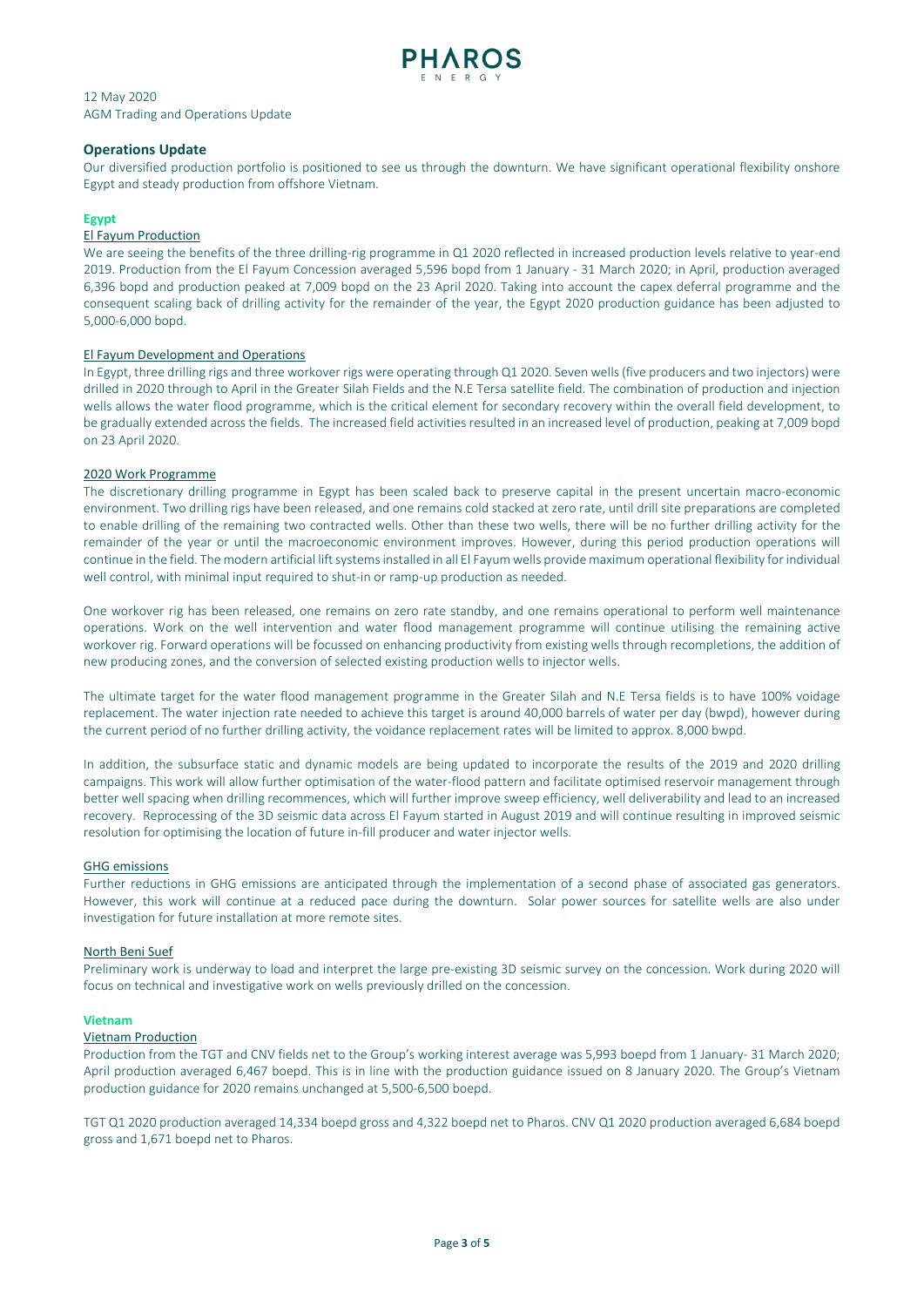

### Vietnam Development and Operations

## Block 9-2 – CNV Field

No further drilling activities are planned on CNV for 2020. The planned permanent conversion of the water injection pipeline to gas lift and flow the CNV-6PST1 well has been deferred due to the cost reduction initiatives during the downturn.

## Block 16-1 – TGT Field

No further drilling activity is planned on TGT for the remainder of 2020.

The TGT-32I, injector well, which spudded in November 2019 was completed as an oil producer and its conversion to a water injector has been deferred due to cost reductions.

The TGT- 15X well, which was targeting the main Miocene and Oligocene producing sands and also appraising the deeper Oligocene D & E sequence play, reached target depth (TD) on 28 February 2020 and was dual completed. The well is currently producing from the upper section; however, the deeper section, did not flow when fracture stimulated as the formation is tight.

These two wells comprised the firm well 2019 drilling campaign and were completed on schedule and within budget.

## TGT Compressors and FPSO Tie-In Agreement (TIA)

The upgrade of the TGT Gas Turbine compressors for the Leased FPSO on TGT completed ahead of schedule in April and within budget. The upgraded compressors are able to process the lower specific gravity Third Party gas more efficiently and are now operating at a higher discharge pressure.

Negotiations on the TIA between the HLJOC and the current counterparty, Thang Long Joint Operating Company (TLJOC) continue.

## Vietnam 2020 Work Programme

Operations for the remaining part of the year for TGT are focussed on a well intervention programme to proactively manage production. We anticipate some incremental production improvement in the TGT-H1 platform wells in Q2 from intervention work, which means deepening the gas lift valves in all the H1 wells. This work is expected to commence in May.

Stimulation efforts will continue on the deep section in the TGT- 15X well during Q2.

An updated TGT Full Field Development Plan (FFDP), which includes drilling six producer wells commencing in 2021 has been approved by all Partners and is awaiting final approval from the Ministry of Industry and Trade, however the approval time line is extended and under review due to COVID-19 related governmental lockdowns in Vietnam

On Blocks 125&126, technical work continues on the acquired 2D seismic, gravity and magnetic data to identify areas to acquire a 3D seismic survey over high-graded prospective areas.

### **Israel**

The commitment work programme is to reprocess all of the existing 3D seismic vintages previously acquired across the eight licences by various contractors, in order to provide a uniform data set. The operator has started preparation for this work, which is expected to commence in 2020.

## **Corporate**

### **Remuneration**

Upon his appointment on 13 March 2020, the incoming Chair, John Martin, volunteered to reduce the Chair fee by 25%. Subsequently and in addition, the Chair voluntarily agreed a further 25% reduction in the 2020 fees along with the Independent Non-Executive Directors, Rob Gray, Marianne Daryabegui, Lisa Mitchell and Geoffrey Green who have all voluntarily agreed a 25% reduction in their 2020 fees. The Executive Directors have voluntarily agreed a reduction in base salary of 25% for a period of at least four months effective from 1 May 2020. All UK staff and country managers have voluntarily agreed a temporary 10% reduction in base salary. The Company is also introducing more stringent cost reduction targets into the Key Performance Indicators. We will continue to assess further costsaving opportunities available to us as the situation develops, whilst balancing the long-term requirements of our business.

### **Annual General Meeting**

As announced on 17 April 2020, as a result of the requirements of the UK Government with regard to social distancing, and in order to protect the health and safety of our shareholders and employees, the Board has decided that the AGM this year will be convened with only one Director and another Pharos designated shareholder representative to be in attendance at the venue for quorum purposes to conduct the business of the meeting. In line with the UK Government Stay at Home Measures, shareholders will not be permitted to attend the Company's AGM in person and, if they attempt to do so, will regrettably be refused entry to the meeting under the Company's Articles of Association.